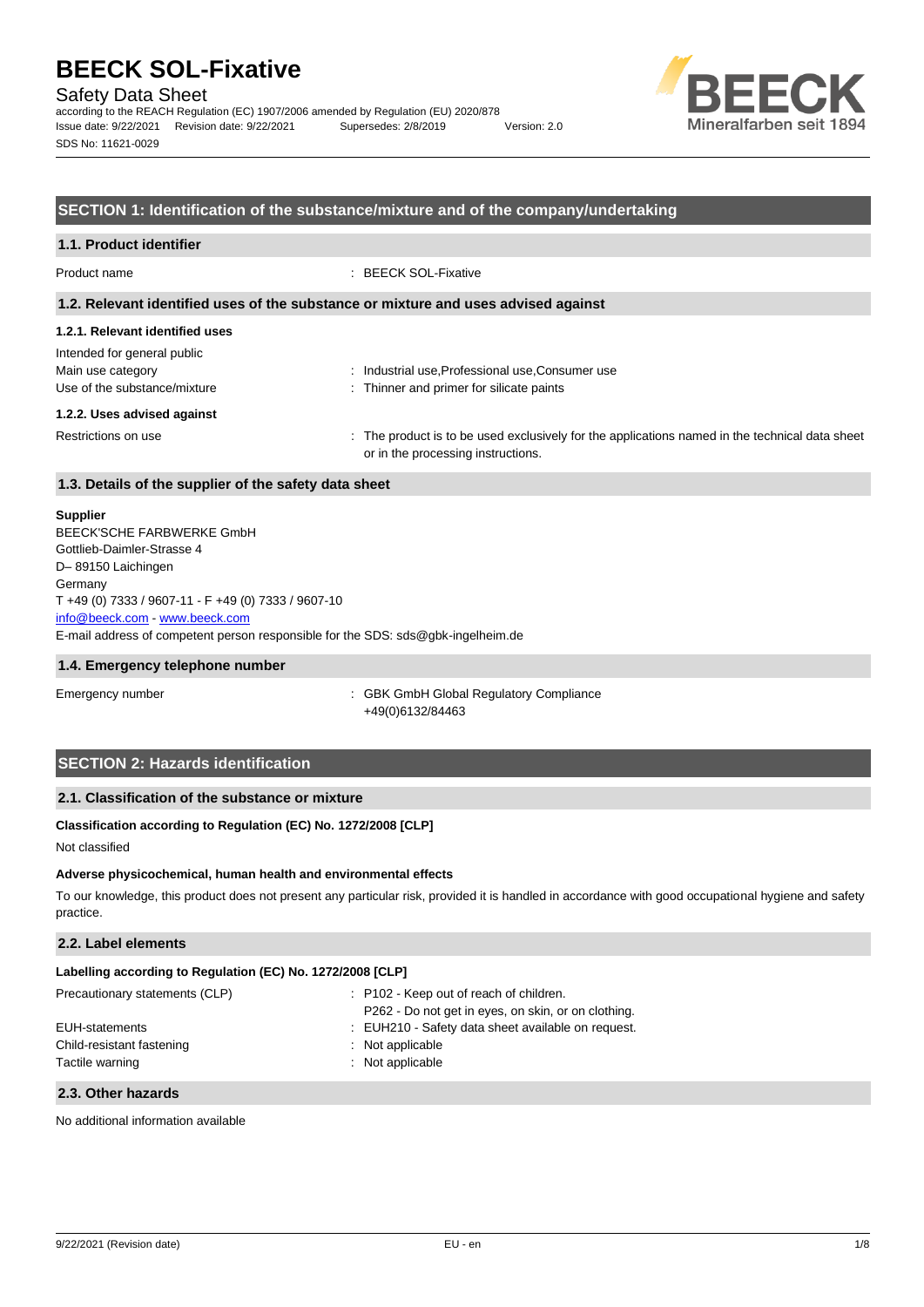Safety Data Sheet

according to the REACH Regulation (EC) 1907/2006 amended by Regulation (EU) 2020/878 SDS No: 11621-0029



# **SECTION 3: Composition/information on ingredients**

#### **3.1. Substances**

Not applicable

#### **3.2. Mixtures**

This mixture does not contain any substances to be mentioned according to the criteria of section 3.2 of REACH Annex II

# **SECTION 4: First aid measures**

#### **4.1. Description of first aid measures**

| First-aid measures after inhalation   | : Remove person to fresh air and keep comfortable for breathing. |
|---------------------------------------|------------------------------------------------------------------|
| First-aid measures after skin contact | : Wash skin with plenty of water.                                |
| First-aid measures after eye contact  | : Rinse eyes with water as a precaution.                         |
| First-aid measures after ingestion    | : Call a poison center or a doctor if you feel unwell.           |
|                                       |                                                                  |

## **4.2. Most important symptoms and effects, both acute and delayed**

No additional information available

#### **4.3. Indication of any immediate medical attention and special treatment needed**

Treat symptomatically.

| <b>SECTION 5: Firefighting measures</b>                    |                                                                                                                                             |  |
|------------------------------------------------------------|---------------------------------------------------------------------------------------------------------------------------------------------|--|
| 5.1. Extinguishing media                                   |                                                                                                                                             |  |
| Suitable extinguishing media                               | : Water spray. Dry powder. Foam. Carbon dioxide.                                                                                            |  |
| 5.2. Special hazards arising from the substance or mixture |                                                                                                                                             |  |
| Hazardous decomposition products in case of fire           | : Toxic fumes may be released.                                                                                                              |  |
| 5.3. Advice for firefighters                               |                                                                                                                                             |  |
| Protection during firefighting                             | : Do not attempt to take action without suitable protective equipment. Self-contained<br>breathing apparatus. Complete protective clothing. |  |

| <b>SECTION 6: Accidental release measures</b>                            |                                                                                                                                                                |  |  |
|--------------------------------------------------------------------------|----------------------------------------------------------------------------------------------------------------------------------------------------------------|--|--|
| 6.1. Personal precautions, protective equipment and emergency procedures |                                                                                                                                                                |  |  |
| 6.1.1. For non-emergency personnel                                       |                                                                                                                                                                |  |  |
| Emergency procedures                                                     | : Ventilate spillage area.                                                                                                                                     |  |  |
| 6.1.2. For emergency responders                                          |                                                                                                                                                                |  |  |
| Protective equipment                                                     | : Do not attempt to take action without suitable protective equipment. For further information<br>refer to section 8: "Exposure controls/personal protection". |  |  |
| 6.2. Environmental precautions                                           |                                                                                                                                                                |  |  |
| Avoid release to the environment.                                        |                                                                                                                                                                |  |  |
| 6.3. Methods and material for containment and cleaning up                |                                                                                                                                                                |  |  |
| Methods for cleaning up<br>Other information                             | : Take up liquid spill into absorbent material.<br>: Dispose of materials or solid residues at an authorized site.                                             |  |  |
| 6.4. Reference to other sections                                         |                                                                                                                                                                |  |  |
| For further information refer to section 13.                             |                                                                                                                                                                |  |  |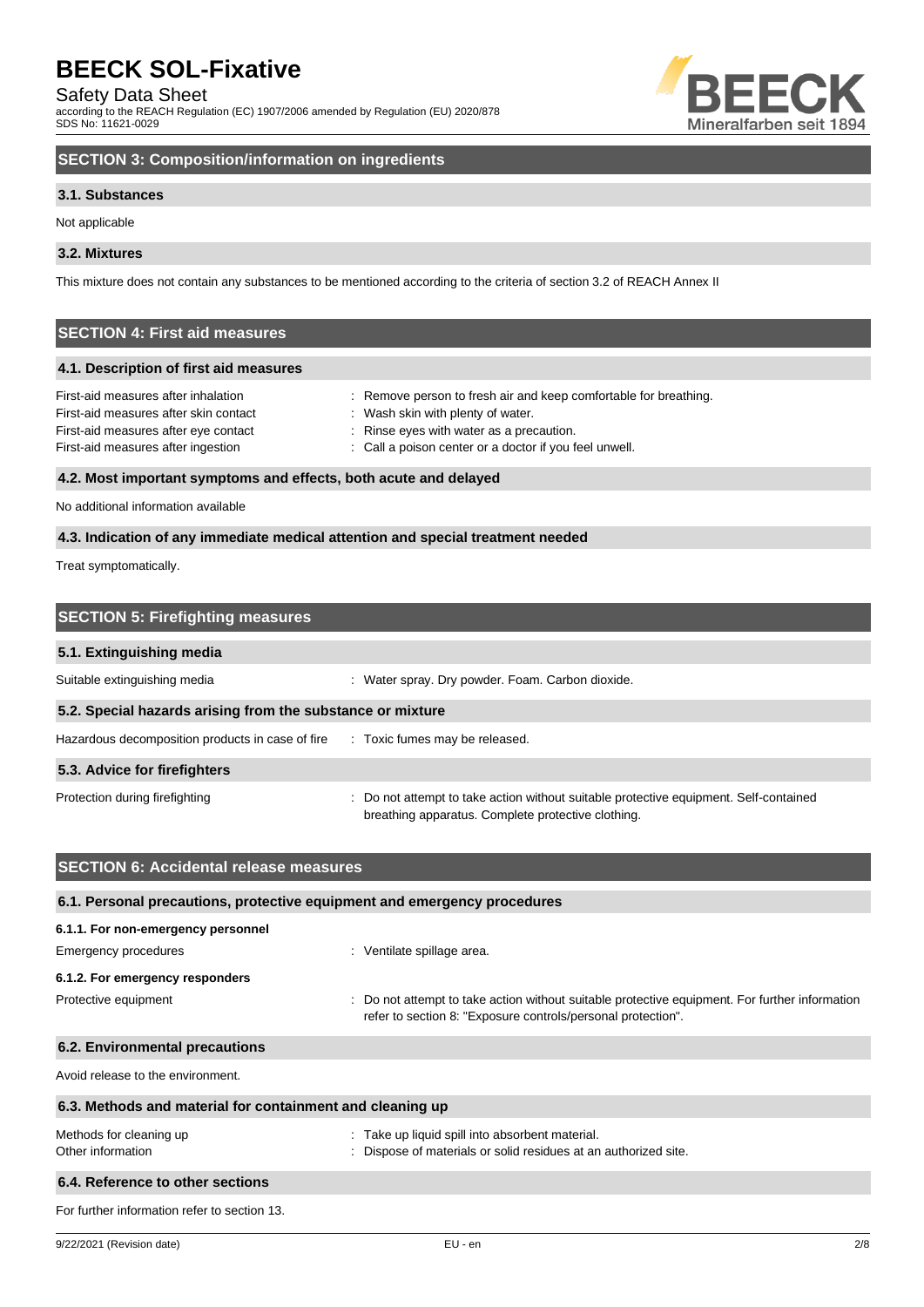#### Safety Data Sheet

according to the REACH Regulation (EC) 1907/2006 amended by Regulation (EU) 2020/878 SDS No: 11621-0029



# **SECTION 7: Handling and storage**

#### **7.1. Precautions for safe handling**

Precautions for safe handling state is ensure good ventilation of the work station. Wear personal protective equipment. Hygiene measures states of the state of the not eat, drink or smoke when using this product. Always wash hands after handling the product.

#### **7.2. Conditions for safe storage, including any incompatibilities**

| Storage conditions  | : Store in a |
|---------------------|--------------|
| Storage temperature | : $5-25$ °C  |

: Store in a well-ventilated place. Keep cool.

### **7.3. Specific end use(s)**

See Section 1.

#### **SECTION 8: Exposure controls/personal protection**

#### **8.1. Control parameters**

#### **8.1.1 National occupational exposure and biological limit values**

No additional information available

#### **8.1.2. Recommended monitoring procedures**

No additional information available

#### **8.1.3. Air contaminants formed**

No additional information available

#### **8.1.4. DNEL and PNEC**

No additional information available

#### **8.1.5. Control banding**

No additional information available

#### **8.2. Exposure controls**

#### **8.2.1. Appropriate engineering controls**

#### **Appropriate engineering controls:**

Ensure good ventilation of the work station.

#### **8.2.2. Personal protection equipment**

**Personal protective equipment symbol(s):**



#### **8.2.2.1. Eye and face protection**

**Eye protection:** Safety glasses

**8.2.2.2. Skin protection**

**Skin and body protection:** Wear suitable protective clothing

**Hand protection:** Protective gloves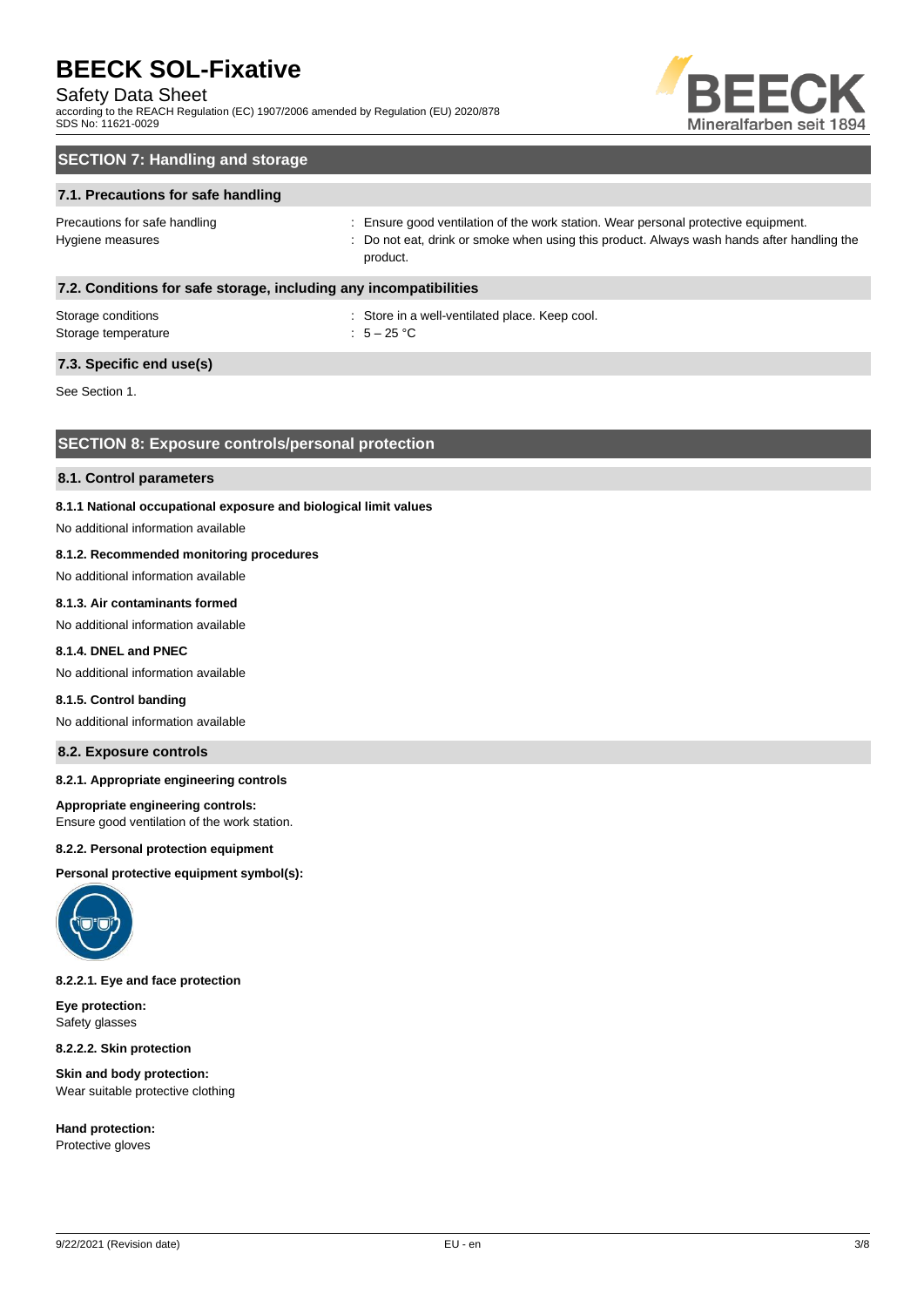# Safety Data Sheet

according to the REACH Regulation (EC) 1907/2006 amended by Regulation (EU) 2020/878 SDS No: 11621-0029

#### **8.2.2.3. Respiratory protection**

#### **Respiratory protection:**

In case of insufficient ventilation, wear suitable respiratory equipment

#### **8.2.2.4. Thermal hazards**

No additional information available

#### **8.2.3. Environmental exposure controls**

#### **Environmental exposure controls:**

Avoid release to the environment.

# **SECTION 9: Physical and chemical properties**

#### **9.1. Information on basic physical and chemical properties**

| Physical state                                  | Liquid                    |
|-------------------------------------------------|---------------------------|
| Colour                                          | Colourless. Turbid.       |
| Odour                                           | odourless.                |
| Odour threshold                                 | Not available             |
| Melting point                                   | Not available             |
| Freezing point                                  | Not available             |
| Boiling point                                   | Not available             |
| Flammability                                    | Not applicable            |
| <b>Explosive limits</b>                         | Not available             |
| Lower explosive limit (LEL)                     | Not available             |
| Upper explosive limit (UEL)                     | Not available             |
| Flash point                                     | Not available             |
| Auto-ignition temperature                       | Not available             |
| Decomposition temperature                       | Not available             |
| рH                                              | 11                        |
| Viscosity, kinematic                            | Not available             |
| Viscosity, dynamic                              | $< 500$ mPa $\cdot$ s     |
| Solubility                                      | Water: unlimited miscible |
| Partition coefficient n-octanol/water (Log Kow) | Not available             |
| Vapour pressure                                 | Not available             |
| Vapour pressure at 50 °C                        | Not available             |
| Density                                         | $1.08$ g/cm <sup>3</sup>  |
| Relative density                                | Not available             |
| Relative vapour density at 20 °C                | Not available             |
| Particle size                                   | Not applicable            |
| Particle size distribution                      | Not applicable            |
| Particle shape                                  | Not applicable            |
| Particle aspect ratio                           | Not applicable            |
| Particle aggregation state                      | Not applicable            |
| Particle agglomeration state                    | Not applicable            |
| Particle specific surface area                  | Not applicable            |
| Particle dustiness                              | Not applicable            |

#### **9.2. Other information**

#### **9.2.1. Information with regard to physical hazard classes**

No additional information available

#### **9.2.2. Other safety characteristics**

VOC content : 0 g/l

# **SECTION 10: Stability and reactivity**

#### **10.1. Reactivity**

The product is non-reactive under normal conditions of use, storage and transport.

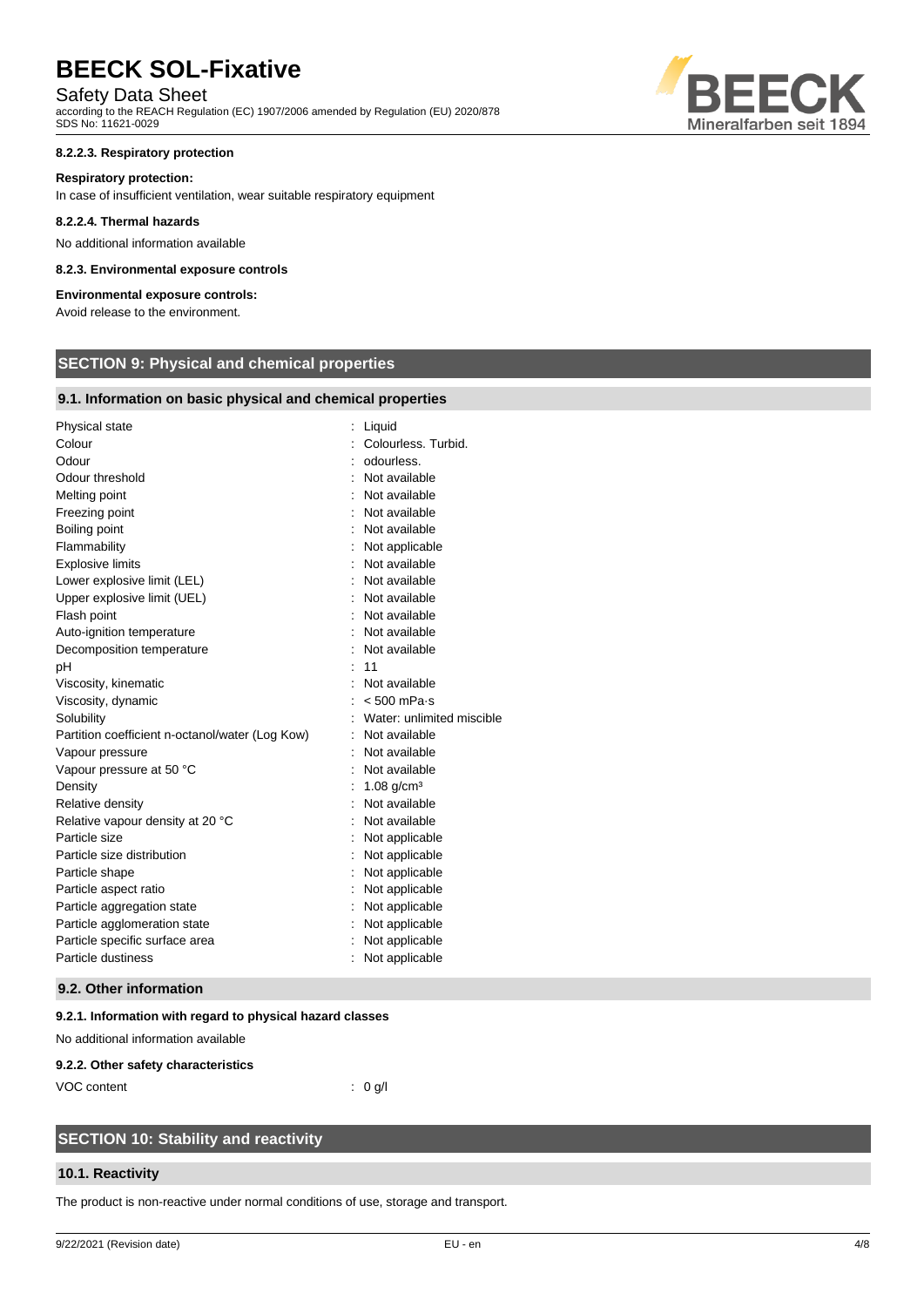Safety Data Sheet

according to the REACH Regulation (EC) 1907/2006 amended by Regulation (EU) 2020/878 SDS No: 11621-0029



#### **10.2. Chemical stability**

Stable under normal conditions.

#### **10.3. Possibility of hazardous reactions**

No dangerous reactions known under normal conditions of use.

#### **10.4. Conditions to avoid**

None under recommended storage and handling conditions (see section 7).

#### **10.5. Incompatible materials**

No additional information available

#### **10.6. Hazardous decomposition products**

Under normal conditions of storage and use, hazardous decomposition products should not be produced.

### **SECTION 11: Toxicological information**

#### **11.1. Information on hazard classes as defined in Regulation (EC) No 1272/2008**

| Acute toxicity (oral)             | : Not classified           |
|-----------------------------------|----------------------------|
| Acute toxicity (dermal)           | : Not classified           |
| Acute toxicity (inhalation)       | : Not classified           |
| Skin corrosion/irritation         | : Not classified<br>pH: 11 |
| Serious eye damage/irritation     | : Not classified<br>pH: 11 |
| Respiratory or skin sensitisation | : Not classified           |
| Germ cell mutagenicity            | : Not classified           |
| Carcinogenicity                   | : Not classified           |
| Reproductive toxicity             | : Not classified           |
| STOT-single exposure              | : Not classified           |
| STOT-repeated exposure            | : Not classified           |
| Aspiration hazard                 | : Not classified           |

#### **11.2. Information on other hazards**

No additional information available

| <b>SECTION 12: Ecological information</b>                                        |                                                                                                                                                |
|----------------------------------------------------------------------------------|------------------------------------------------------------------------------------------------------------------------------------------------|
| 12.1. Toxicity                                                                   |                                                                                                                                                |
| Ecology - general<br>Hazardous to the aquatic environment, short-term<br>(acute) | : The product is not considered harmful to aquatic organisms nor to cause long-term adverse<br>effects in the environment.<br>: Not classified |
| Hazardous to the aquatic environment, long-term<br>(chronic)                     | : Not classified                                                                                                                               |
| 12.2. Persistence and degradability                                              |                                                                                                                                                |
| No additional information available                                              |                                                                                                                                                |
| 12.3. Bioaccumulative potential                                                  |                                                                                                                                                |
| No additional information available                                              |                                                                                                                                                |
| 12.4. Mobility in soil                                                           |                                                                                                                                                |
| No additional information available                                              |                                                                                                                                                |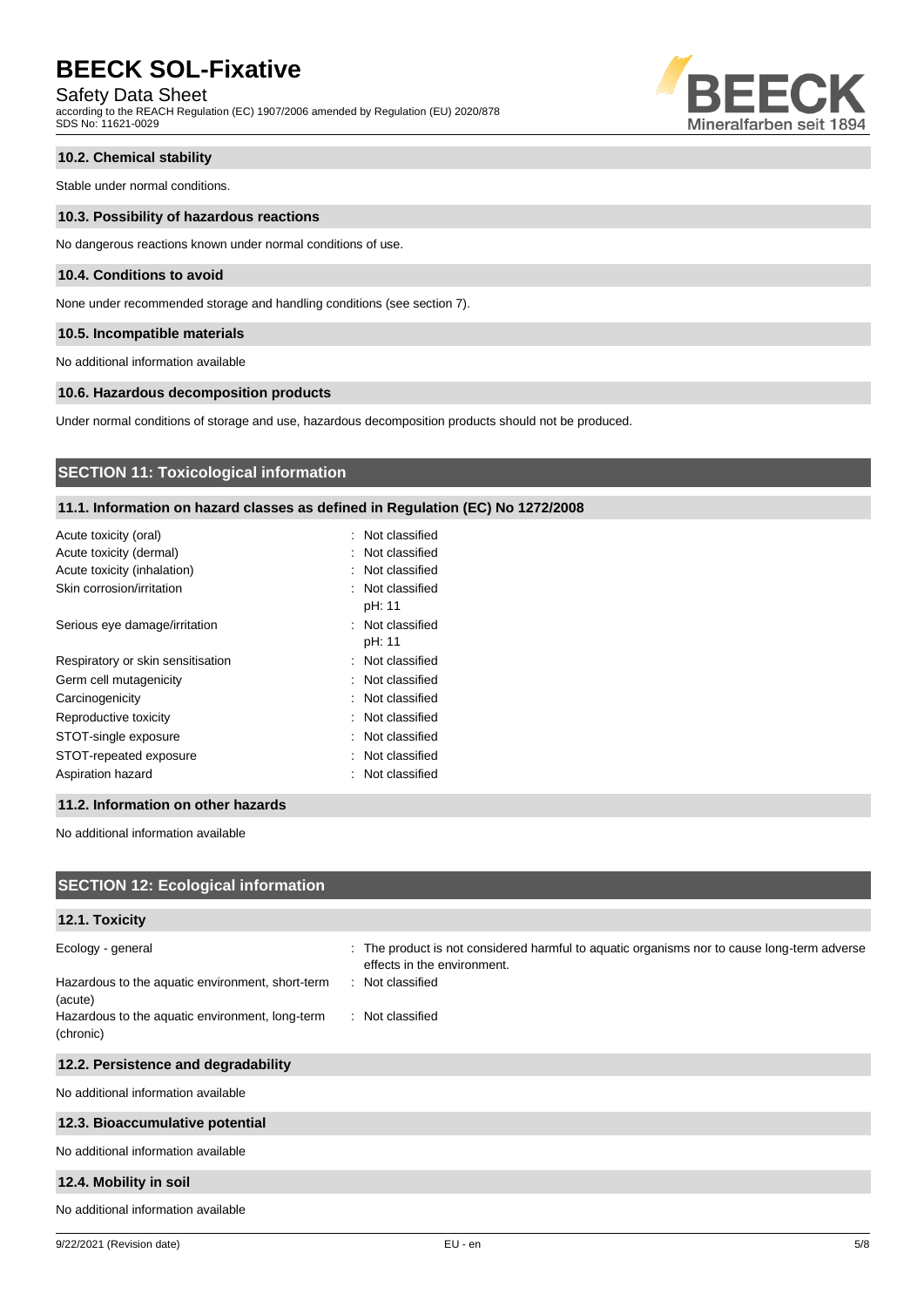### Safety Data Sheet

according to the REACH Regulation (EC) 1907/2006 amended by Regulation (EU) 2020/878 SDS No: 11621-0029



#### **12.5. Results of PBT and vPvB assessment**

No additional information available

#### **12.6. Endocrine disrupting properties**

No additional information available

#### **12.7. Other adverse effects**

No additional information available

#### **SECTION 13: Disposal considerations**

#### **13.1. Waste treatment methods**

European List of Waste (LoW) code : 08 01 12 - waste paint and varnish other than those mentioned in 08 01 11

Waste treatment methods : Dispose of contents/container in accordance with licensed collector's sorting instructions.

# **SECTION 14: Transport information**

#### In accordance with ADR / IMDG / IATA / ADN / RID

| <b>ADR</b>                             | <b>IMDG</b>   | <b>IATA</b>   | <b>ADN</b>    | <b>RID</b>    |
|----------------------------------------|---------------|---------------|---------------|---------------|
| 14.1. UN number or ID number           |               |               |               |               |
| Not regulated                          | Not regulated | Not regulated | Not regulated | Not regulated |
| 14.2. UN proper shipping name          |               |               |               |               |
| Not regulated                          | Not regulated | Not regulated | Not regulated | Not regulated |
| 14.3. Transport hazard class(es)       |               |               |               |               |
| Not regulated                          | Not regulated | Not regulated | Not regulated | Not regulated |
| 14.4. Packing group                    |               |               |               |               |
| Not regulated                          | Not regulated | Not regulated | Not regulated | Not regulated |
| 14.5. Environmental hazards            |               |               |               |               |
| Not regulated                          | Not regulated | Not regulated | Not regulated | Not regulated |
| No supplementary information available |               |               |               |               |

#### **14.6. Special precautions for user**

**Overland transport**

Not regulated

# **Transport by sea**

Not regulated

**Air transport** Not regulated

**Inland waterway transport**

Not regulated

**Rail transport**

Not regulated

### **14.7. Maritime transport in bulk according to IMO instruments**

Not applicable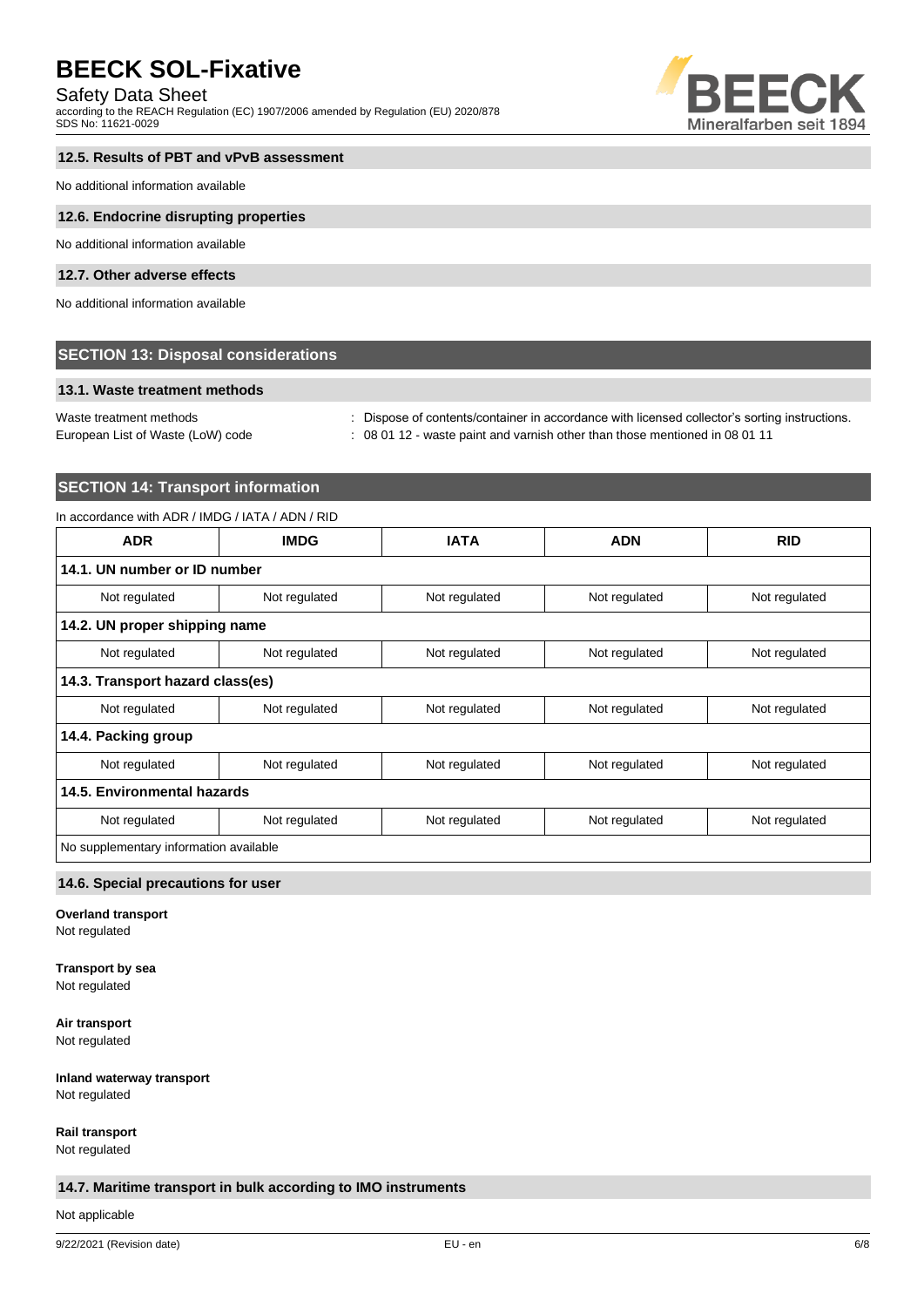Safety Data Sheet

according to the REACH Regulation (EC) 1907/2006 amended by Regulation (EU) 2020/878 SDS No: 11621-0029



### **SECTION 15: Regulatory information**

**15.1. Safety, health and environmental regulations/legislation specific for the substance or mixture**

#### **15.1.1. EU-Regulations**

Contains no REACH substances with Annex XVII restrictions

Contains no substance on the REACH candidate list

Contains no REACH Annex XIV substances

Contains no substance subject to Regulation (EU) No 649/2012 of the European Parliament and of the Council of 4 July 2012 concerning the export and import of hazardous chemicals.

Contains no substance subject to Regulation (EU) No 2019/1021 of the European Parliament and of the Council of 20 June 2019 on persistent organic pollutants

Contains no substance subject to Regulation (EU) 2019/1148 of the European Parliament and of the Council of 20 June 2019 on the marketing and use of explosives precursors.

VOC content : 0 g/l

#### **15.1.2. National regulations**

No additional information available

#### **15.2. Chemical safety assessment**

No chemical safety assessment has been carried out

### **SECTION 16: Other information**

| <b>Abbreviations and acronyms:</b> |                                                                                                 |  |
|------------------------------------|-------------------------------------------------------------------------------------------------|--|
| <b>ADN</b>                         | European Agreement concerning the International Carriage of Dangerous Goods by Inland Waterways |  |
| <b>ADR</b>                         | European Agreement concerning the International Carriage of Dangerous Goods by Road             |  |
| <b>ATE</b>                         | <b>Acute Toxicity Estimate</b>                                                                  |  |
| <b>BCF</b>                         | <b>Bioconcentration factor</b>                                                                  |  |
| <b>BLV</b>                         | Biological limit value                                                                          |  |
| <b>BOD</b>                         | Biochemical oxygen demand (BOD)                                                                 |  |
| COD                                | Chemical oxygen demand (COD)                                                                    |  |
| <b>DMEL</b>                        | Derived Minimal Effect level                                                                    |  |
| <b>DNEL</b>                        | Derived-No Effect Level                                                                         |  |
| EC-No.                             | European Community number                                                                       |  |
| <b>EC50</b>                        | Median effective concentration                                                                  |  |
| EN                                 | European Standard                                                                               |  |
| <b>IARC</b>                        | International Agency for Research on Cancer                                                     |  |
| <b>IATA</b>                        | International Air Transport Association                                                         |  |
| <b>IMDG</b>                        | International Maritime Dangerous Goods                                                          |  |
| <b>LC50</b>                        | Median lethal concentration                                                                     |  |
| LD50                               | Median lethal dose                                                                              |  |
| LOAEL                              | Lowest Observed Adverse Effect Level                                                            |  |
| <b>NOAEC</b>                       | No-Observed Adverse Effect Concentration                                                        |  |
| <b>NOAEL</b>                       | No-Observed Adverse Effect Level                                                                |  |
| <b>NOEC</b>                        | No-Observed Effect Concentration                                                                |  |
| <b>OECD</b>                        | Organisation for Economic Co-operation and Development                                          |  |